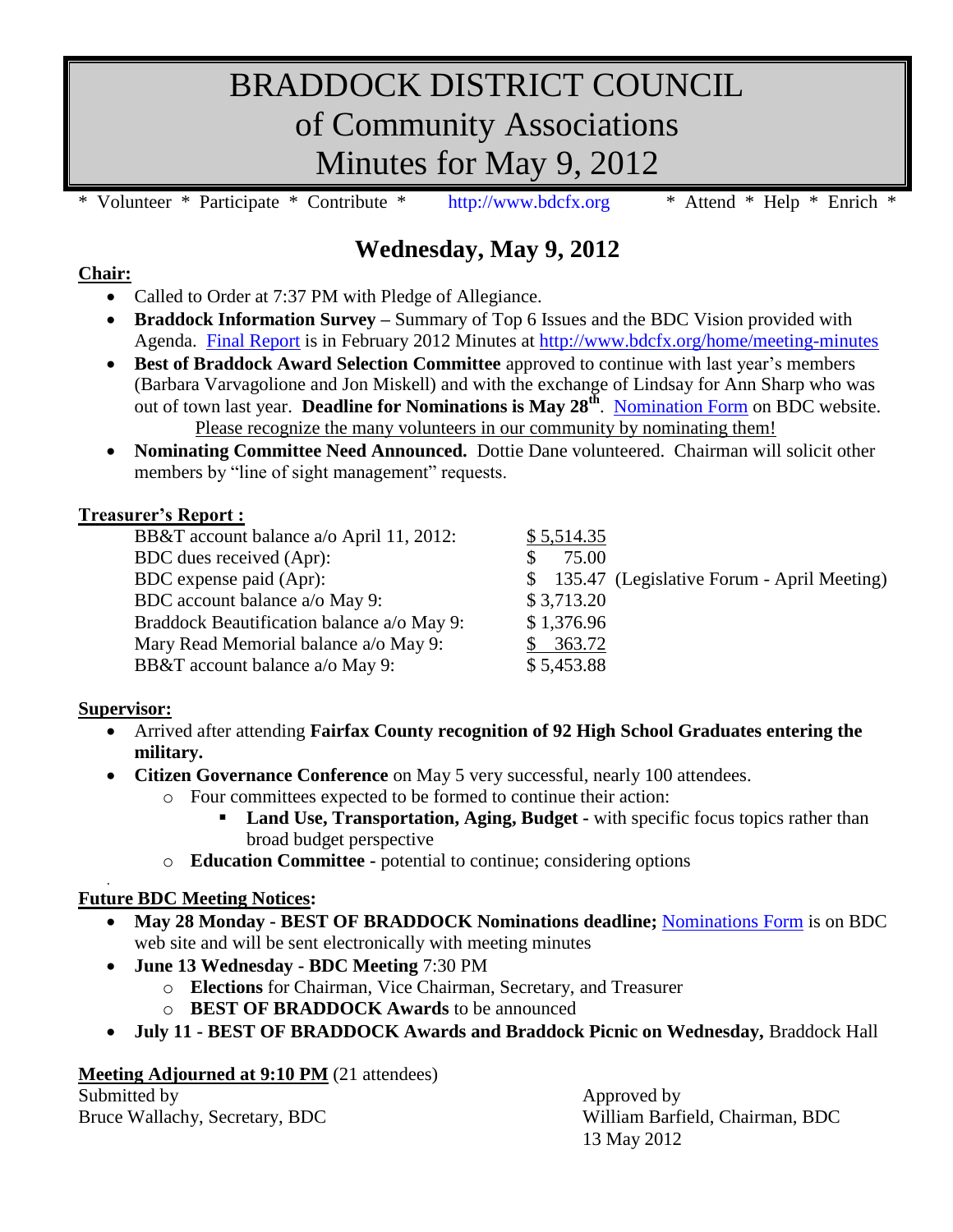## **Four Speakers for May 9th Meeting**

### **Ryan Kelly – Speaking for VDOT Secretary Connaughton on Transportation**

- VDOT was tracking 180 agenda items during session
	- o Refined Board & Commissions
	- o Eliminated duplicative boards
	- o Fostered more pro-business approach for Ports of Virginia
		- **Each additional Port job said to create 8 more supporting jobs**
- Gas Tax increase talked about, but **Governor supported no Gas Tax Increase**
- **Other revenue generation ideas** being considered
	- o Potential I-95 Toll Booth south of Massaponax to south of Richmond
	- o More Public-Private Partnerships
- **Dulles Metro expected in 2013**
	- o State supporting with \$150M
- Ryan's contact info: [Ryan.Kelly@vdot.virginia.gov](mailto:Ryan.Kelly@vdot.virginia.gov) or 804-225-2849

### **Andy Galusha – Monticello Park Master Plan Update**

- Plan to be **presented to FCPA on June 27<sup>th</sup>** for approval. Plan available at [http://www.fairfaxcounty.gov/parks/plandev/monticello.htm.](http://www.fairfaxcounty.gov/parks/plandev/monticello.htm)
- For questions contact [Parkmail@fairfaxcounty.gov](mailto:Parkmail@fairfaxcounty.gov)
- Plan includes Large & Small Off-Leash Dog Park; Multi-Use area; Skate area; 30+ Car Parking; Playground; Trail around park; Sidewalks along Burke & Guinea Road plus Cross Walks (VDOT); Landscape Buffer to adjacent housing; Stormwater runoff solutions for current issues; and Public Water Access.
- **No funding yet** for building park, which likely to built in stages.
- Funding for Park expected to be part of **November 2012 Bond Referendum**.
- Dog Park funding and management to be addressed by **Braddock Dogs, a group being currently formed.**
	- o Can get up to \$10,000 match from Park Foundation
	- o Required to run park according to guidelines of current dog parks in County.

### **George Klein, BDC Voce Chairman – 2012 County Annual Fair Housing Forum**

- Attended as invited guest representing Braddock District Council
- It was an Awards Ceremony recognizing a number of citizens for their activities.

### **Randall (Scotty) Scott & Dale Wilt – How to Get Best from Cable Company**

**Fairfax County Dept of Cable & Consumer Services (703-324-5902)**